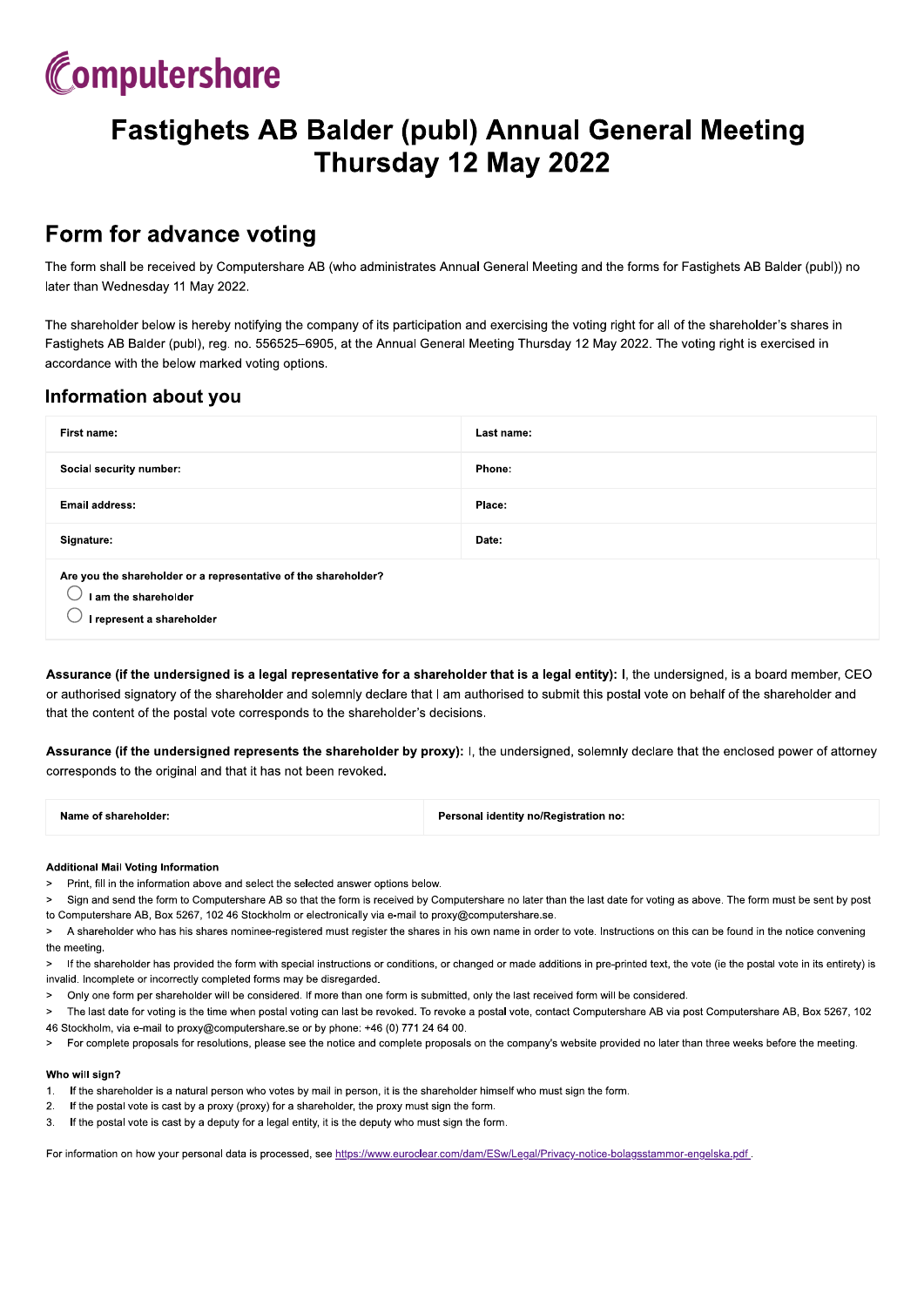# Annual General Meeting in Fastighets AB Balder (publ) Thursday 12 May

| The options below comprise the proposals submitted which are found in the notice to the meeting.                                                      |  |  |                                                 |
|-------------------------------------------------------------------------------------------------------------------------------------------------------|--|--|-------------------------------------------------|
|                                                                                                                                                       |  |  |                                                 |
| 2. Election of chairman of the AGM.                                                                                                                   |  |  |                                                 |
| 2.1 Christina Rogestam, or - in the case of her impediment, - the person the nomination committee assign.                                             |  |  | $\bigcirc$ Yes $\bigcirc$ No $\bigcirc$ Abstain |
| 3. Drafting and approval of the voting list.                                                                                                          |  |  | $\bigcirc$ Yes $\bigcirc$ No $\bigcirc$ Abstain |
| 4. Election of one person to verify the minutes.                                                                                                      |  |  |                                                 |
| 4.1 Uwe Löffler, in case of Löffler's impediment - the person who the board of directors' assign.                                                     |  |  | $\bigcirc$ Yes $\bigcirc$ No $\bigcirc$ Abstain |
| 5. Review as to whether the AGM has been duly convened.                                                                                               |  |  | $\bigcirc$ Yes $\bigcirc$ No $\bigcirc$ Abstain |
| 6. Approval of the agenda for the AGM.                                                                                                                |  |  | $\bigcirc$ Yes $\bigcirc$ No $\bigcirc$ Abstain |
| 8a. Resolutions regarding adoption of the income statement and balance sheet and the consolidated income statement<br>and consolidated balance sheet. |  |  | $\bigcirc$ Yes $\bigcirc$ No $\bigcirc$ Abstain |
| 8b. Resolutions regarding allocation of the company's profits and losses as set forth in the adopted balance sheet.                                   |  |  | ○ Yes ○ No ○ Abstain                            |
| 8c. Resolutions regarding discharge from liability for board members and the CEO.                                                                     |  |  |                                                 |
| 8c.1. Christina Rogestam (chairman)                                                                                                                   |  |  | $\bigcirc$ Yes $\bigcirc$ No $\bigcirc$ Abstain |
| 8c.2. Erik Selin (board member)                                                                                                                       |  |  | $\bigcirc$ Yes $\bigcirc$ No $\bigcirc$ Abstain |
| 8c.3. Fredrik Svensson (board member)                                                                                                                 |  |  | $\bigcirc$ Yes $\bigcirc$ No $\bigcirc$ Abstain |
| 8c.4. Sten Dunér (board member)                                                                                                                       |  |  | $\bigcirc$ Yes $\bigcirc$ No $\bigcirc$ Abstain |
| 8c.5. Anders Wennergren (board member)                                                                                                                |  |  | $\bigcirc$ Yes $\bigcirc$ No $\bigcirc$ Abstain |
| 8c.6. Erik Selin (CEO)                                                                                                                                |  |  | $\bigcirc$ Yes $\bigcirc$ No $\bigcirc$ Abstain |
| 9. Determination of the number of board members.                                                                                                      |  |  | $\bigcirc$ Yes $\bigcirc$ No $\bigcirc$ Abstain |
| 10. Determination of fees for the board of directors and auditors.                                                                                    |  |  | $\bigcirc$ Yes $\bigcirc$ No $\bigcirc$ Abstain |
| 11. Election of board members.                                                                                                                        |  |  |                                                 |
| 11a. Christina Rogestam (chairman, re-election)                                                                                                       |  |  | $\bigcirc$ Yes $\bigcirc$ No $\bigcirc$ Abstain |
| 11b. Erik Selin (board member, re-election)                                                                                                           |  |  | $\bigcirc$ Yes $\bigcirc$ No $\bigcirc$ Abstain |
| 11c. Fredrik Svensson (board member, re-election)                                                                                                     |  |  | $\bigcirc$ Yes $\bigcirc$ No $\bigcirc$ Abstain |
| 11d. Sten Dunér (board member, re-election)                                                                                                           |  |  | $\bigcirc$ Yes $\bigcirc$ No $\bigcirc$ Abstain |